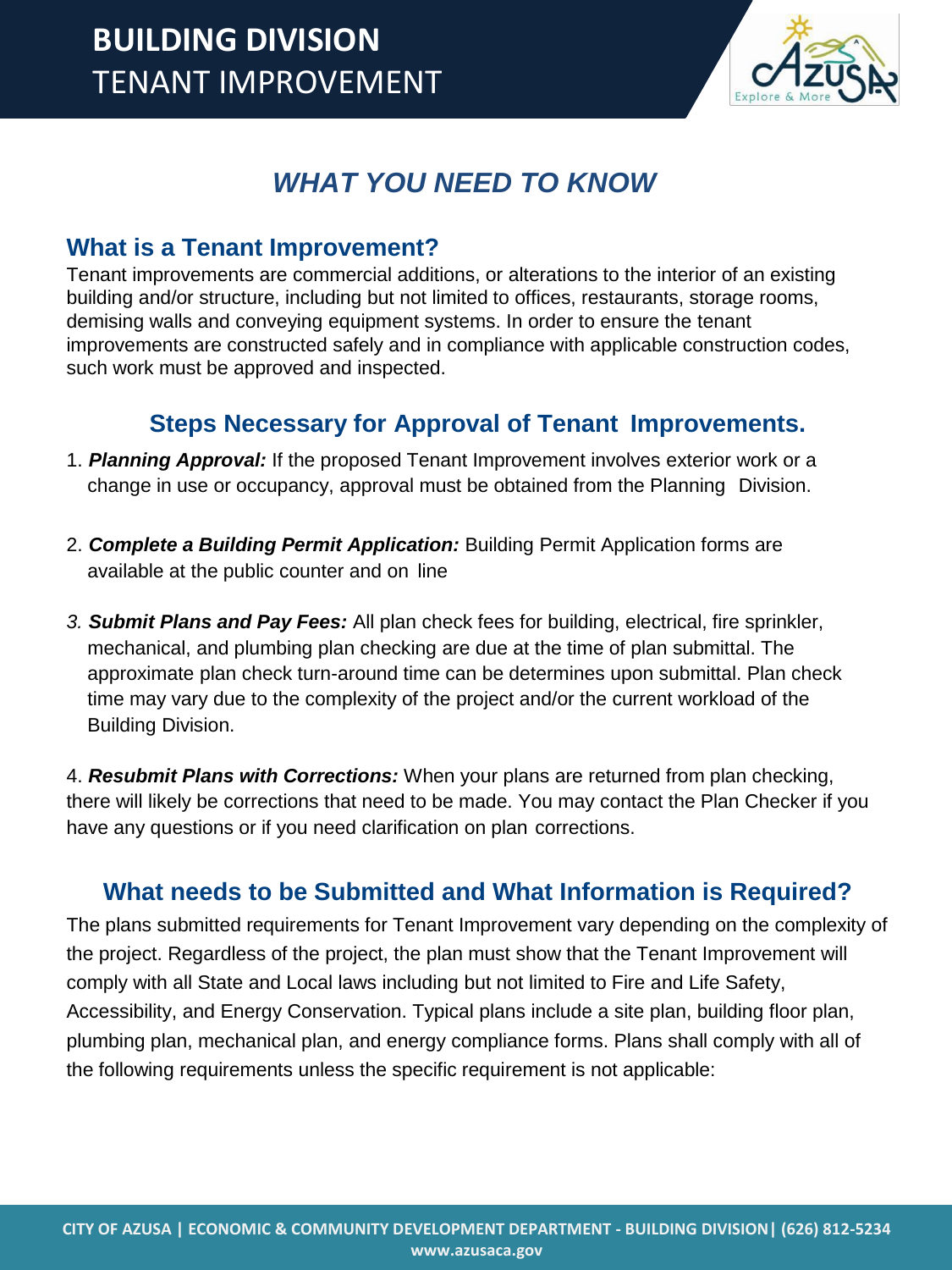# **BUILDING DIVISION** TENANT IMPROVEMENT



## **Required Information**

- 1. All new plan checks should be submitted electronically. Paper plans are highly discouraged & may only be accepted on a case by case basis. All sheets must be fully dimensioned.
- 2. As required by the Architects and Engineers Practice Act; all calculation sheets and all plan sheets must be wet signed and stamped by the responsible architect or engineer of record.
- 3. All sheets must contain the owners name, address and phone number.
- 4. A registered copy of the energy compliance forms showing compliance with California Energy Code.
- 5. A set of structural calculations and structural plans when there are changes or if additional loads are added to the structural system.
- 6. A site plan that shows all buildings, improvements, standard and accessible parking, and path of travel to the building.
- 7. Architectural plans, including floor, roof, exterior elevations, door schedules, finish schedules etc**.** Architectural plans must also show full compliance with all State of California Accessibility Codes!
- 8. Electrical plans which include one-line diagram, power plan, lighting plan, panel schedule and load calculations.
- 9. Mechanical plans that show all new units, ducts, extensions, registers, materials etc.
- 10. Plumbing plans that show drainage waste and vent piping, grease interceptors (required for all restaurants), water piping, gas piping, fixture locations, fixture schedule etc.

## **Other Approvals You May Need**

#### 1. **Los Angeles County Fire Department**

Tenant improvement for occupancy changes, A, H, E and I occupancies and other occupancies over 2500 sq. ft. in area require Los Angeles County Fire Department approval prior to issuing building permits.

#### 2. **Los Angeles County Department of Environmental Health**

All food service occupancies must obtain Health Department approval prior to building permit issuance.